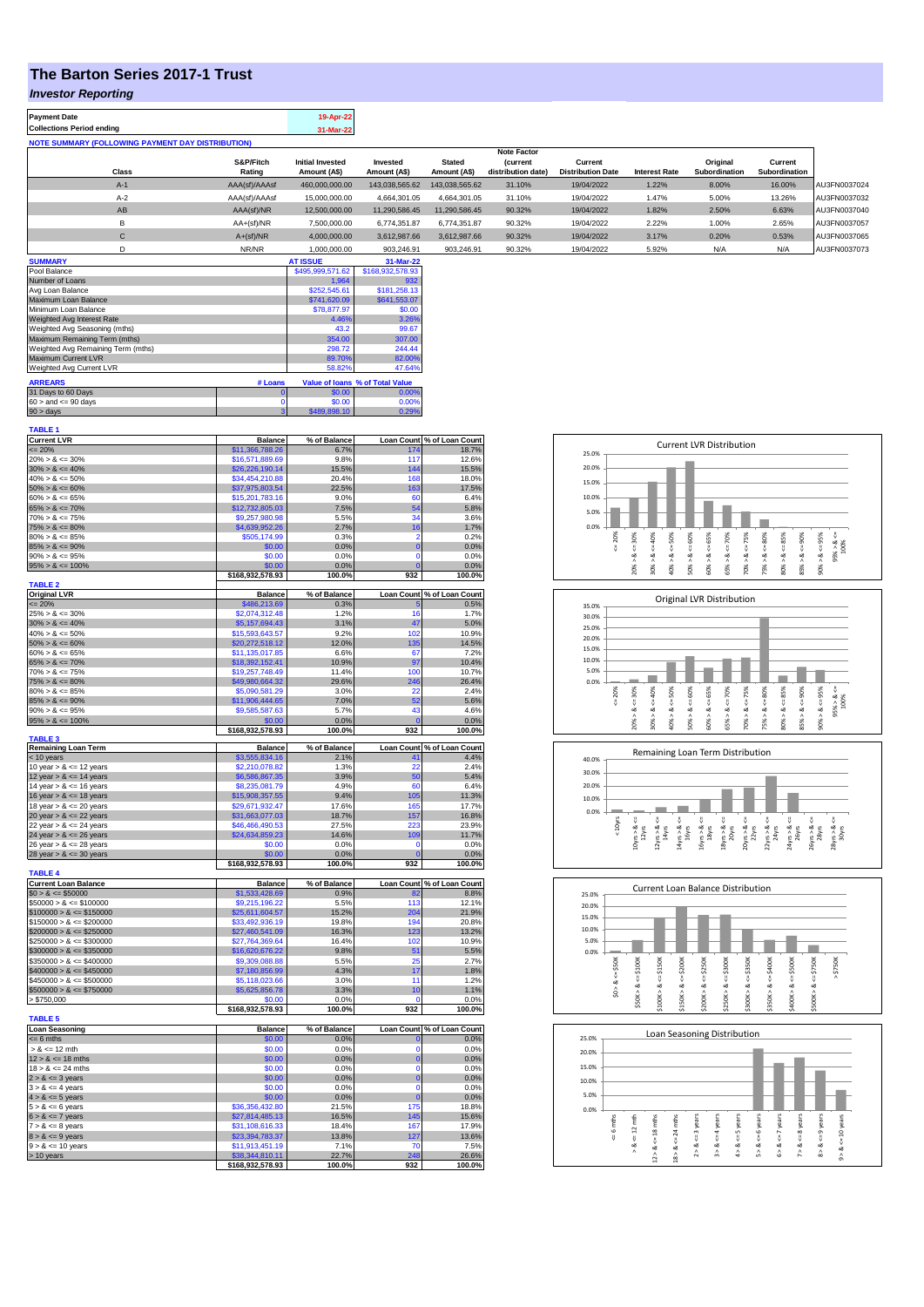## **The Barton Series 2017-1 Trust**

## *Investor Reporting*

| <b>Payment Date</b>                                                   |                                     | 19-Apr-22         |                   |                                     |
|-----------------------------------------------------------------------|-------------------------------------|-------------------|-------------------|-------------------------------------|
| <b>Collections Period ending</b>                                      |                                     | 31-Mar-22         |                   |                                     |
|                                                                       |                                     |                   |                   |                                     |
| Postcode Concentration (top 10 by value)                              | <b>Balance</b>                      | % of Balance      | Loan Count        | % of Loan Count                     |
| 2650<br>2905                                                          | \$4,186,358.11                      | 2.5%<br>2.3%      | 17                | 2.7%<br>1.8%                        |
| 5108                                                                  | \$3,869,672.28<br>\$3,618,414.74    | 2.1%              | 26                | 2.8%                                |
| 2615                                                                  | \$3,146,813.67                      | 1.9%              | 15                | 1.6%                                |
| 5109                                                                  | \$3,113,282.02                      | 1.8%              | 20                | 2.1%                                |
| 5118                                                                  | \$3,107,923.35                      | 1.8%              | 17                | 1.8%                                |
| 2602                                                                  | \$2,939,545.35                      | 1.7%              | 14                | 1.5%                                |
| 6210                                                                  | \$2,322,958.58                      | 1.4%              | 16                | 1.7%                                |
| 6208                                                                  | \$2,309,125.57                      | 1.4%              | ¢                 | 1.0%                                |
| 5114                                                                  | \$2,274,159.96                      | 1.3%              | 18                | 1.9%                                |
| <b>TABLE 7</b>                                                        |                                     |                   |                   |                                     |
|                                                                       |                                     |                   |                   |                                     |
| <b>Geographic Distribution</b><br><b>Australian Capital Territory</b> | Balance<br>\$29,876,813.38          | % of Balance      | 140               | Loan Count % of Loan Count<br>15.0% |
| New South Wales                                                       | \$26,642,746.60                     | 17.7%<br>15.8%    | 140               | 15.0%                               |
| Northern Territory                                                    | \$423,534.05                        | 0.3%              | 2                 | 0.2%                                |
| Queensland                                                            | \$5,070,360.42                      | 3.0%              | 24                | 2.6%                                |
| South Australia                                                       | \$70,440,513.93                     | 41.7%             | 451               | 48.4%                               |
| Tasmania                                                              | \$0.00                              | 0.0%              | 1                 | 0.1%                                |
| Victoria                                                              | \$3,919,203.63                      | 2.3%              | 19                | 2.0%                                |
| Western Australia                                                     | \$32,559,406.92                     | 19.3%             | 155               | 16.6%                               |
|                                                                       | \$168,932,578.93                    | 100.0%            | 932               | 100.0%                              |
| <b>TABLE 8</b>                                                        |                                     |                   |                   |                                     |
| Metro/Non-Metro/Inner-City                                            | <b>Balance</b>                      | % of Balance      | <b>Loan Count</b> | % of Loan Count                     |
| Metro                                                                 | \$133,418,882.90                    | 79.0%             | 735               | 78.9%                               |
| Non-metro                                                             | \$35,219,055.86                     | 20.8%             | 196               | 21.0%                               |
| Inner city                                                            | \$294,640.17                        | 0.2%              |                   | 0.1%                                |
| TABLE 9                                                               | \$168,932,578.93                    | 100.0%            | 932               | 100.0%                              |
| <b>Property Type</b>                                                  | <b>Balance</b>                      | % of Balance      |                   | Loan Count % of Loan Count          |
| <b>Residential House</b>                                              | \$154,626,943.69                    | 91.5%             | 848               | 91.0%                               |
| <b>Residential Unit</b>                                               | \$12,626,373.39                     | 7.5%              | 76                | 8.2%                                |
| Rural                                                                 | \$0.00                              | 0.0%              | $\mathbf{0}$      | 0.0%                                |
| Semi-Rural                                                            | \$0.00                              | 0.0%              | $\mathbf 0$       | 0.0%                                |
| <b>High Density</b>                                                   | \$1,679,261.85                      | 1.0%              |                   | 0.9%                                |
|                                                                       | \$168,932,578.93                    | 100.0%            | 932               | 100.0%                              |
| TABLE 10                                                              |                                     |                   |                   |                                     |
| <b>Occupancy Type</b>                                                 | <b>Balance</b>                      | % of Balance      |                   | Loan Count % of Loan Count          |
| <b>Owner Occupied</b>                                                 | \$135,935,434.59                    | 80.5%             | 751               | 80.6%                               |
| Investment                                                            | \$32,997,144.34                     | 19.5%             | 181               | 19.4%                               |
|                                                                       | \$168,932,578.93                    | 100.0%            | 932               | 100.0%                              |
| <b>TABLE 11</b><br><b>Employment Type Distribution</b>                | <b>Balance</b>                      | % of Balance      | <b>Loan Count</b> | % of Loan Count                     |
| Contractor                                                            | \$2,452,980.19                      | 1.5%              | 15                | 1.6%                                |
| Pay-as-you-earn employee (casual)                                     | \$7.218.499.96                      | 4.3%              | 44                | 4.7%                                |
| Pay-as-you-earn employee (full time)                                  | \$128,610,138.23                    | 76.1%             | 691               | 74.1%                               |
| Pay-as-you-earn employee (part time)                                  | \$11.970.509.28                     | 7.1%              | 74                | 7.9%                                |
| Self employed                                                         | \$7,640,550.16                      | 4.5%              | 39                | 4.2%                                |
| No data                                                               | \$11,039,901.11                     | 6.5%              | 69                | 74%                                 |
| Director                                                              | \$0.00                              | 0.0%              |                   | 0.0%                                |
|                                                                       | \$168,932,578.93                    | 100.0%            | 932               | 100.0%                              |
| TABLE 12                                                              |                                     |                   |                   |                                     |
| <b>LMI Provider</b>                                                   | <b>Balance</b>                      | % of Balance      |                   | Loan Count % of Loan Count          |
| QBE                                                                   | \$155,108,212.43                    | 91.8%             | 874               | 93.8%                               |
| Genworth                                                              | \$13,824,366.50                     | 8.2%              | 58                | 6.2%                                |
| <b>TABLE 13</b>                                                       | \$168,932,578.93                    | 100.0%            | 932               | 100.0%                              |
| <b>Arrears</b>                                                        | Balance                             | % of Balance      |                   | Loan Count % of Loan Count          |
| <= 0 days                                                             | \$164,963,028.60                    | 97.7%             | 913               | 98.0%                               |
| $0 >$ and $\leq$ 30 days                                              | \$3,479,652.23                      | 2.1%              | 16                | 1 7%                                |
| $30 >$ and $\leq 60$ days                                             | \$0.00                              | 0.0%              | $\overline{0}$    | 0.0%                                |
| $60 >$ and $\leq 90$ days                                             | \$0.00                              | 0.0%              | $\Omega$          | 0.0%                                |
| 90 > days                                                             | \$489,898.10                        | 0.3%              | 3                 | 0.3%                                |
|                                                                       | \$168,932,578.93                    | 100.0%            | 932               | 100.0%                              |
| <b>TABLE 14</b>                                                       |                                     |                   |                   |                                     |
| <b>Interest Rate Type</b>                                             | <b>Balance</b>                      | % of Balance      |                   | Loan Count % of Loan Count          |
| Variable                                                              | \$121,186,074.08                    | 71.7%             | 720               | 77.3%                               |
| Fixed                                                                 | \$47,746,504.85<br>\$168,932,578.93 | 28.3%<br>100.0%   | 212<br>932        | 22.7%<br>100.0%                     |
| <b>TABLE 15</b>                                                       |                                     |                   |                   |                                     |
| <b>Weighted Ave Interest Rate</b>                                     | <b>Balance</b>                      | <b>Loan Count</b> |                   |                                     |
| <b>Fixed Interest Rate</b>                                            | 2.69%                               | 212               |                   |                                     |
|                                                                       |                                     |                   |                   |                                     |
| <b>TABLE 16</b>                                                       |                                     |                   |                   |                                     |
| Foreclosure, Claims and Losses (cumulative)                           | <b>Balance</b>                      | <b>Loan Count</b> |                   |                                     |
| Properties foreclosed                                                 | 221,503.27                          |                   |                   |                                     |
| Claims submitted to mortgage insurers                                 | \$70,056,08                         |                   |                   |                                     |
| Claims paid by mortgage insurers                                      | \$70,056.08                         |                   |                   |                                     |
| loss covered by excess spread                                         | \$3,629.85                          |                   |                   |                                     |
| Amount charged off                                                    | \$0.00                              |                   |                   |                                     |

Please note: Stratified data excludes loans where the collateral has been sold and there is an LMI claim pending.